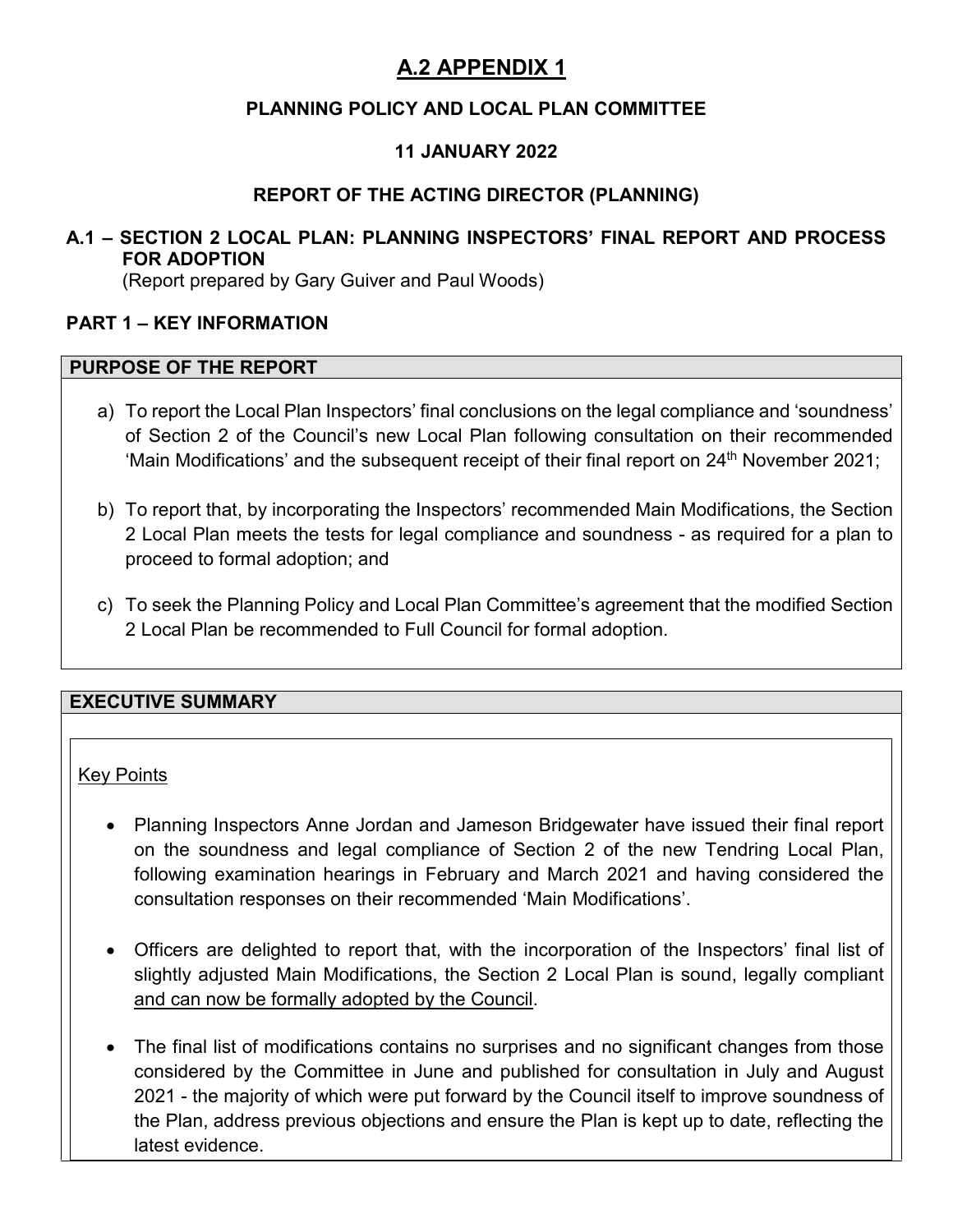- The modifications were not particularly contentious when published for consultation and there were more representations of support than of objection.
- The receipt of the Inspectors' final report already enables the Council to give almost full weight to the policies in the new Local Plan in determining planning applications and in contesting appeals.
- Formal adoption of the modified Section 2 Local Plan will require a decision of Full Council and the Planning Policy and Local Plan Committee is invited to recommend this to Full Council at its scheduled meeting on 25<sup>th</sup> January 2022.
- Adoption of the Section 2 Local Plan will represent a major milestone for Tendring District Council as the new plan will supersede, in full, the previous outdated Local Plan of 2007 and will ensure the Council has a fully up-to-date Local Plan in place to guide development up to 2033.

In January 2021, the Council formally adopted Section 1 of Local Plan - establishing the overarching strategy for growth in North Essex, the housing and employment targets for Tendring, Colchester and Braintree and policies for the Tendring Colchester Borders Garden Community.

Section 2 of the Local Plan, in contrast, contains more specific local policies and proposals relevant and applicable only to Tendring. As reported to the Planning Policy and Local Plan Committee on 29<sup>th</sup> June 2021, the Section 2 Local Plan was the subject of an independent examination undertaken by two government-appointed Planning Inspectors whose job was to check 1) that the Plan had been prepared in line with various legal requirements and 2) that the policies and proposals in the Plan comply with the 'tests of soundness' contained within the National Planning Policy Framework (NPPF).

The examination hearings held in February and March 2021 were followed by recommendations from the Inspectors that a number of 'Main Modifications' be published for consultation – the majority of which reflected those put forward by the Councils itself. Following consideration by the Committee on 29<sup>th</sup> June 2021, the recommended Main Modifications were published for six-weeks consultation between 16<sup>th</sup> July and 31<sup>st</sup> August 2021 alongside a schedule of less significant 'Additional Modifications', a number of 'Modifications to Local Plan Maps, an updated 'Sustainability Appraisal' and an updated 'Habitats Regulations Assessment'.

The Council only received comments from around 30 individuals and organisations – the vast majority of whom were either in support or contained only minor suggestions. The comments (which can be viewed on the Council's website – see [link\)](https://www.tendringdc.gov.uk/planning/local-plans-and-policies/view-our-local-plan/section-2-examination/section-2-0) were forwarded to the Inspectors for their consideration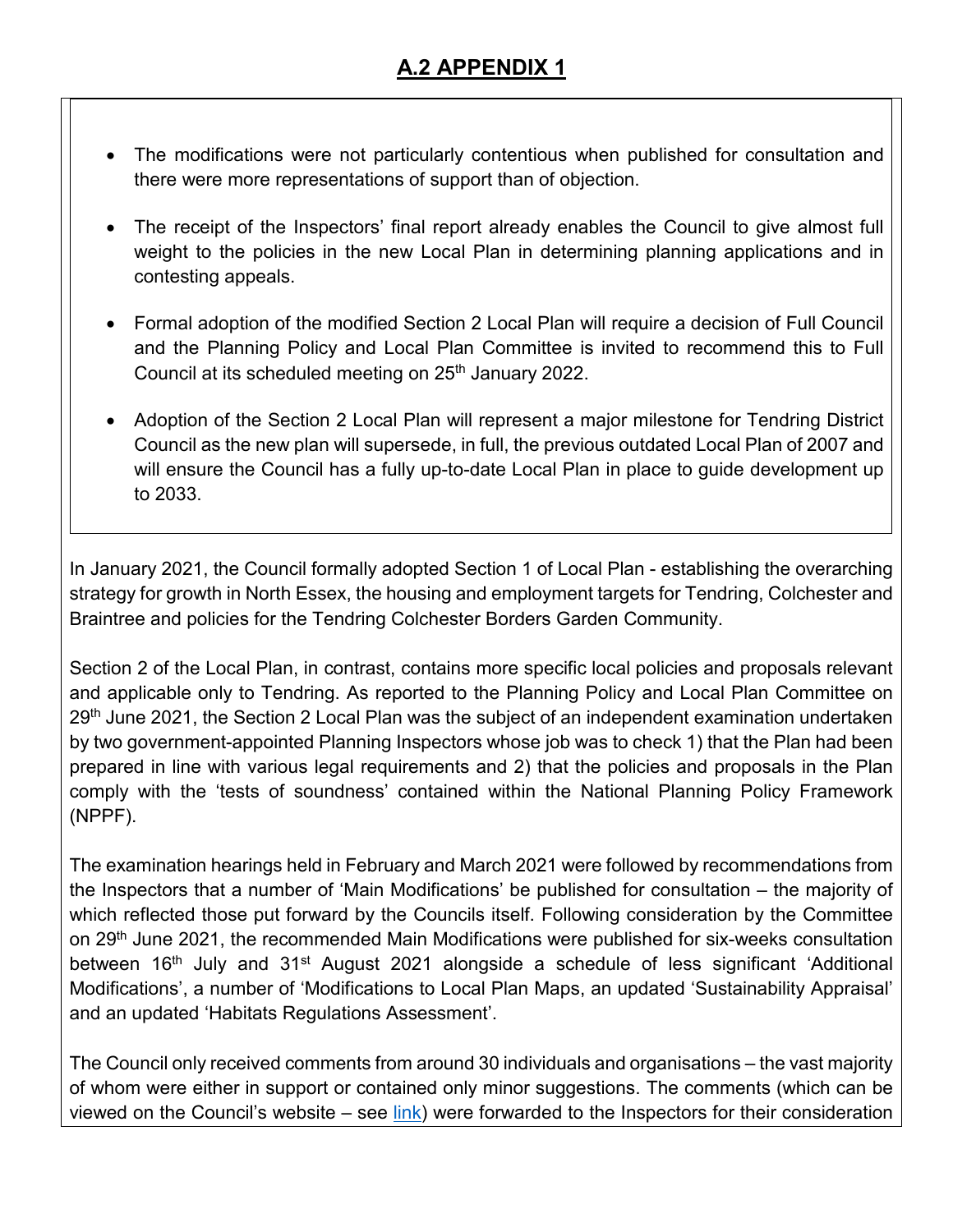in coming to a final view on the modifications needed to make the Local Plan sound and legally compliant.

On 24th November 2021, the Council received the final report from the Inspectors which concludes that, with the incorporation of their final set of Main Modifications, the Section 2 Local Plan will meet the required tests which enable it to proceed to formal adoption. The Inspectors' report is attached in full as Appendix 1 to this report. The final Main Modifications are mostly unchanged from those published for consultation with just a small number of fairly minor adjustments. The final set of Main Modifications is attached as Appendix 2 to this report. The Inspectors have also advised the Council to incorporate the Modifications to the Local Plan Maps that were published for consultation, with one exception relating to the depiction of Southcliffe Trailer Park in Walton-on-the-Naze.

Attached as Appendix 3 to this report is the modified version of the Section 2 Local Plan incorporating all of the Inspectors' Main Modifications, the Modifications to the Maps and the Additional Modifications. The Committee is invited to endorse the new up to date Section 2 Local Plan and recommend it to Full Council on 25<sup>th</sup> January 2022 to be formally adopted. On adoption, the Section 2 Local Plan will join Section 1 in superseding, in full, the old 2007 Local Plan and meaning that the Council will have a fully up to date Local Plan to guide development up to 2033.

Even ahead of formal adoption of the Local Plan, the receipt of the Inspectors' final report in itself has significant implications for determining planning applications and dealing with planning appeals. The National Planning Policy Framework (NPPF) allows Councils to give weight to emerging Local Plans according to their stage of preparation, the extent to which there are unresolved objections and the degree of consistency with the national policy. On the basis that the Council has received the Inspectors' final report, all objections have been considered and resolved and the Plan has been confirmed as sound and therefore compliant with national policy, almost full weight can and is already being given to the new policies by Planning Officers and the Planning Committee.

### **RECOMMENDATION**

**That the Planning Policy and Local Plan Committee:** 

- **(1) notes the findings of the Planning Inspectors' 'Report on the Examination of the Tendring District Local Plan 2013-2033 and Beyond Section 2' received on 24th November 2021 (attached as Appendix 1 to this report) and their final 'Schedule of Main Modifications' (attached as Appendix 2); and**
- **(2) with the agreement of the Leader of the Council recommends, to Full Council:** 
	- **(i) the formal adoption of the 'modified' Tendring District Local Plan 2013-2033 and Beyond Section 2 (attached as Appendix 3 to this report) i.e. incorporating the Inspectors' final Main Modifications, as well as the other 'Additional Modifications'**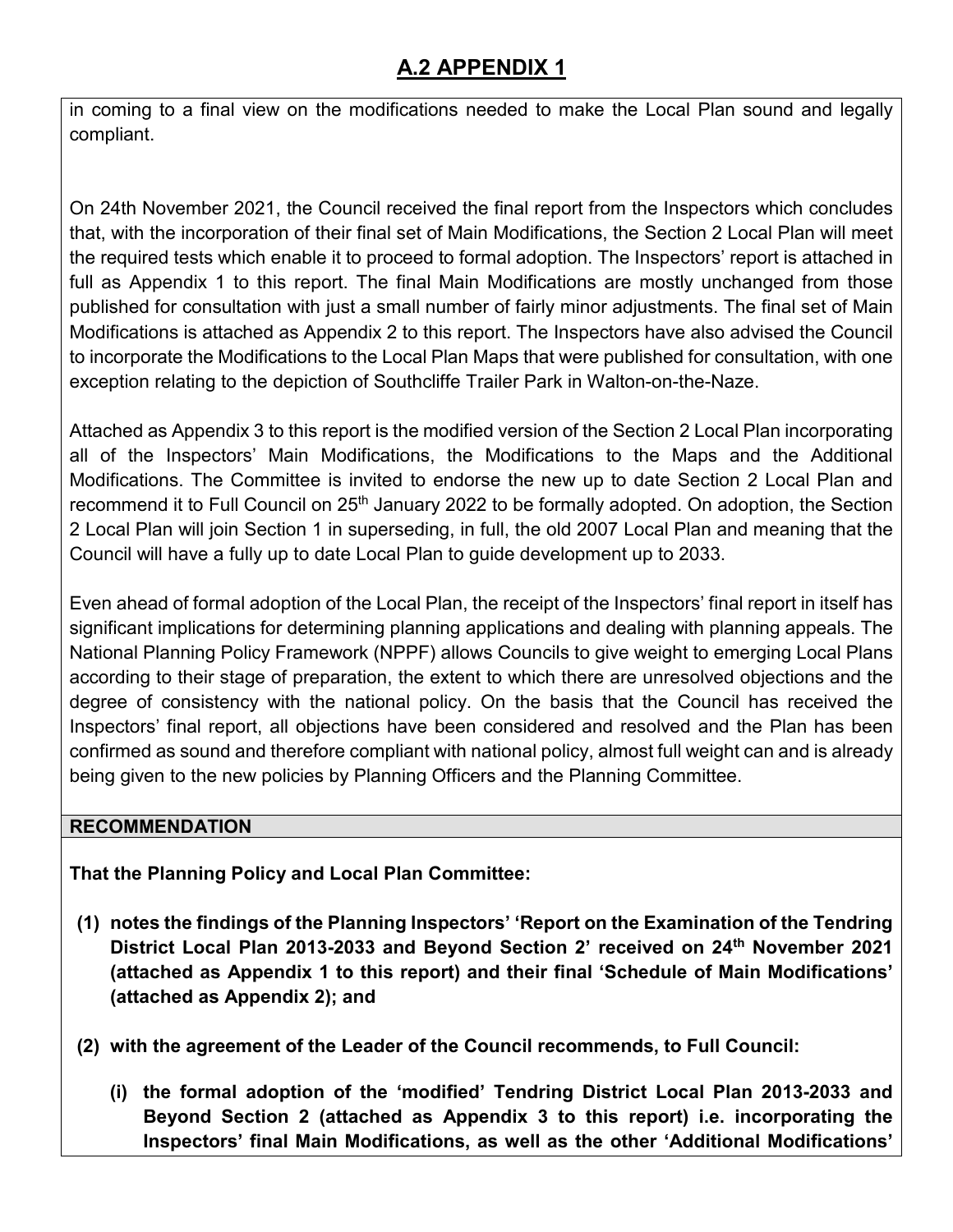**and 'Modifications to Local Plan Maps, in accordance with Section 23(3) of the Planning and Compulsory Purchase Act 2004; and** 

- **(ii) that authority be delegated to the Acting Director of Planning, in consultation with the Leader of the Council and the Chairman of the Planning Policy and Local Plan Committee, to:** 
	- **(a) make administrative corrections, if necessary, to address any minor typographical, grammatical or factual errors within the documents or maps contained within the adopted Tendring District Local Plan 2013-2033 and Beyond Section 2 (in Appendix 3), in the event that any are discovered before its final publication;**
	- **(b) agree the insertion of an appropriate 'foreword' into the opening pages of the final published version of the Tendring District Local Plan 2013-2033 Section 2; and**
	- **(c) agree an appropriate and up to date set of photographs of the district for insertion into the final published version of the Tendring District Local Plan 2013-2033 Section 2 to refresh and update those previously included in the version of the Local Plan published for consultation in 2017.**

## **PART 2 – IMPLICATIONS OF THE DECISION**

### **DELIVERING PRIORITIES**

The preparation and adoption of a new Local Plan is a high priority for the Council. It is also the goal of Government for local planning authorities to deliver sustainable development and coordinated provision of housing, jobs and infrastructure whilst best protecting and enhancing the natural and built environment. As we move towards the adoption of Section 2 of the Local Plan (following adoption of Section 1 earlier this year), the Council has greater power to resist speculative development, exercise greater control over the way development is delivered within the district and push towards achieving higher standards of quality.

## **RESOURCES AND RISK**

There is a risk of legal challenge following the adoption of the Section 2 Local Plan if any party believes that the Inspectors or the Council have made any legal or procedural errors. This risk has however been minimised with the Inspectors taking particular care to thoroughly examine legal and procedural matters as part of the examination process. For information, there was no legal challenge to the adoption of the Section 1 Local Plan earlier this year.

The Inspectors have now given clear advice on the how the Section 2 Plan ought to be modified in order to meet the Government's tests of soundness and for the Council to proceed to adoption.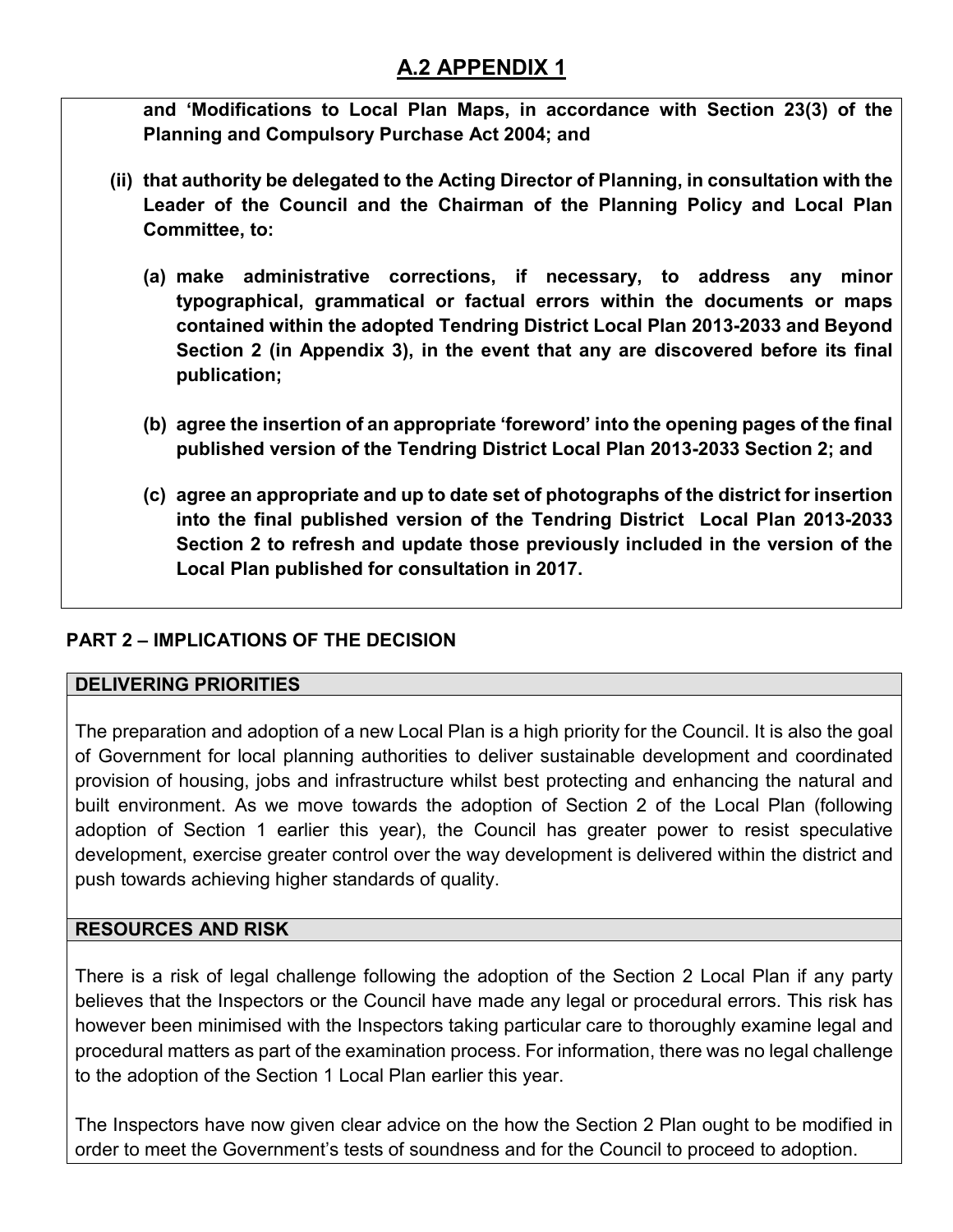In the event that a legal challenge were lodged (within 6 six weeks from the date of adoption), it would not affect the status of the Section 1 Plan or the Council's decision to adopt the Plan unless and until such time that a Court ruled that the decision should be quashed. There are however no obvious grounds that would justify such a challenge.

## **LEGAL**

The Planning legislation and the National Planning Policy Framework (NPPF) (both the 2012 version applicable to this Local Plan and the new 2021 version) place Local Plans at the heart of the Planning system, so it is essential that they are in place and kept up to date. The NPPF expects Local Plans to set out a vision and a framework for the future development of the area, addressing the needs and opportunities in relation to housing, the economy, community facilities and infrastructure – as well as a basis for safeguarding the environment.

Section 38(6) of the Planning and Compulsory Purchase Act 2004, as amended, ("2004 Act") and section 70(2) of the Town and Country Planning Act 1990 (as amended) state that applications for planning permission must be determined in accordance with the 'development plan' unless material considerations indicate otherwise. The statutory 'development plan' for Tendring, as it stands is the 2007 Adopted Local Plan. However, the policies and proposals in the Adopted Local Plan are increasingly out of date. The NPPF states that where the development plan is out of date permission should be granted for sustainable development unless any adverse impact of doing so would significantly and demonstrably outweigh the benefits or other policies indicate otherwise. It is therefore important to progress the emerging Local Plan towards adoption, ensuring it meets the requirements of national planning policy so it can become the new statutory development plan and be relied upon by the Council acting as the Local Planning Authority.

Section 33A of the 2004 Act places a legal duty upon local authorities and other public bodies to engage constructively, actively and on an on-going basis on strategic matters of cross-boundary significance (which includes housing supply) to maximise the effectiveness of Local Plan preparation. This is known as the 'Duty to Cooperate'. Before Planning Inspectors can begin the process of examining a Local Plan, they need to be satisfied that the local authority has demonstrated it has done everything it can to ensure effective cooperation with neighbouring authorities and other partner organisations and has sought to resolve, as far as is possible, any cross-boundary planning issues. The Inspectors have concluded through the examination process and in their final report that the relevant authorities have met with this legal duty.

The Town and Country Planning (Local Planning) (England) Regulations 2012 make provision for the operation of the local development planning system including, for the purposes of this report, regulations relating to the preparation, publication and representations relating to a local plan and the independent examination.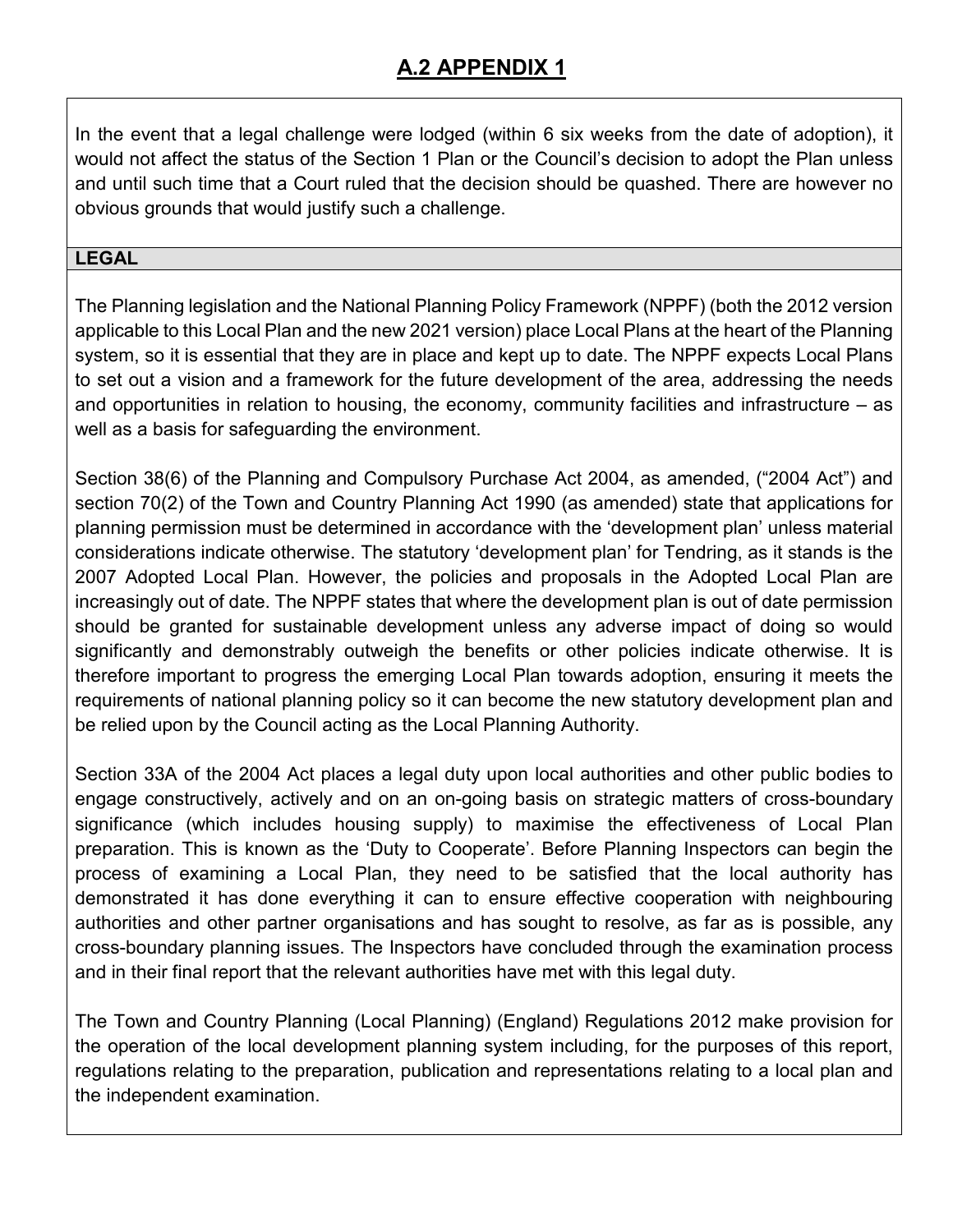Section 19 of the 2004 Act requires a local planning authority to carry out a Sustainability Appraisal of each of the proposals in a Local Plan and the consequence of reasonable alternatives, during its preparation and in addition prepare a report of the findings of the Sustainability Appraisal. More generally, section 39 of the Act requires that the authority preparing a Local Plan must do so "with the objective of contributing to the achievement of sustainable development". The purpose of a Sustainability Appraisal is to ensure that potential environmental effects are given full consideration alongside social and economic issues. The Inspectors have concluded through the examination process and in their final report that the requirement for Sustainability Appraisal has been met and that the content of the Plan and its proposed modifications has been suitably informed by its findings.

The NPPF requires a local planning authority to submit a plan for examination which it considers to be "sound'' meaning that it is: positively prepared, justified and effective. The job of the Planning Inspectors is to test that the Local Plan meets legal and procedural requirements and the above tests of soundness. The Inspectors have already confirmed that legal and procedural requirements have been met but that the Section 2 Local Plan requires modifications to ensure that it is sound. The Council must adopt Section 2 with the Main Modifications in accordance with Section 23(3) of the 2004 Act.

Following receipt of the Inspectors' report, it is for the Council to decide whether and when to adopt the Section 2 Plan.

The terms of reference of the Planning Policy and Local Plan Committee includes the exercise of the Council's functions, powers and duties in relation to the preparation of the District Council's Local Plan, including ensuring that it meets the "tests of soundness" set out in the NPPF. In accordance with Section 23 of the 2004 Act, the Section 2 Plan, with the Main Modifications, can be adopted by resolution of Full Council and the Committee is invited to make that recommendation.

On adoption, in accordance with Regulations 26 and 35 of the Town and Country Planning (Local Planning) (England) Regulations 2012, the Councils will be required to give notice of adoption through the publication of an 'Adoption Statement' that would be published on the website. In addition, the adopted plan itself, the Sustainability Appraisal and details of where the Plan is available for inspection have to be published. A copy of the Adoption Statement has to be sent to everyone on the Council's databases who had been asked to be notified of adoption and a copy has to be sent to the Secretary of State.

## **OTHER IMPLICATIONS**

**Area or Ward affected:** All wards.

**Consultation/Public Engagement:** Section 2 of the Local Plan has now progressed through all of the necessary stages of public consultation and engagement and the Inspectors' final recommended Main Modifications can be endorsed by the Council without the need to carry out further consultation.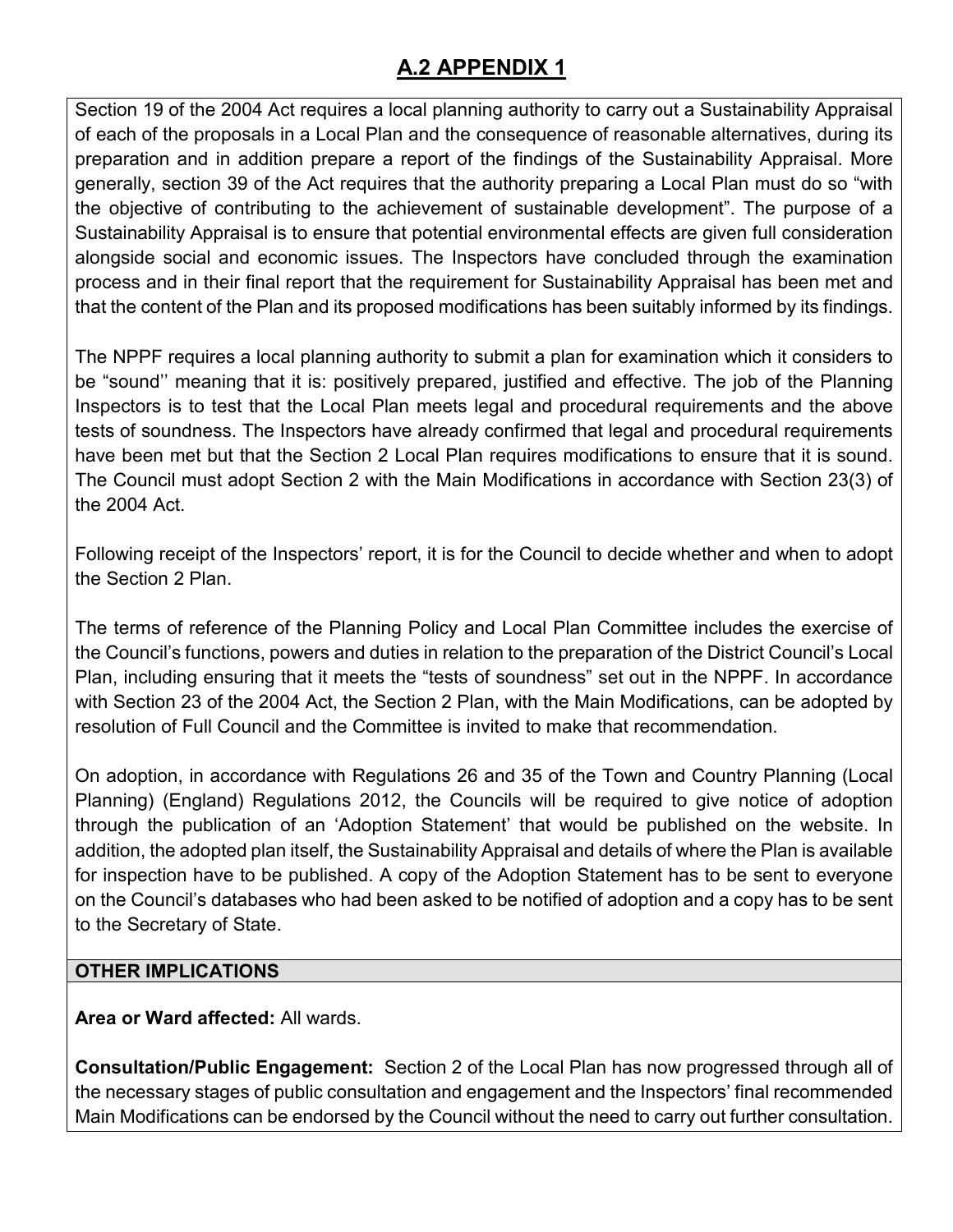The Inspectors' amendments to the Modifications are not significant enough to warrant further consultation.

There will however be further public engagement and consultation in due course in relation to preparing a Development Plan Document for the Tendring Colchester Borders Garden Community and any 'Supplementary Planning Documents' (SPD) designed to provide more detailed guidance to supplement the policies in the Local Plan.

## **PART 3 – SUPPORTING INFORMATION**

## **Background**

Section 1 of the emerging Local Plan ('the Section 1 Plan') sets out an overarching strategy for future growth across Braintree, Colchester and Tendring – the 'North Essex Authorities' ('NEAs'). As well as including policies setting the overall housing and employment requirements for North Essex up to 2033, the Plan includes a proposal for a new cross-boundary 'Garden Community' at the border between Tendring District and Colchester Borough.

In contrast, 'the Section 2 Plan' for each of the three authorities contains more specific local policies and proposals relevant only to their individual area. Following the necessary stages of consultation, the Local Plans were submitted to the Secretary of State in 2017 to begin the process of independent examination.

Following examination hearings between 2018 and 2020, the Section 1 Plan was found to be sound – providing a number of Main Modifications were made. The modified Section 1 Plan was formally adopted following a meeting of the Full Council on 26<sup>th</sup> January 2021.

Preparations for the Section 2 Examination began in autumn 2020, when the Council was notified that the examination would be conducted jointly by two Inspectors, Anne Jordan BA (Hons) MRTPI and Jameson Bridgwater PGDipTP MRTPI. Examination hearings took place online on Microsoft Teams (and were streamed to the public on YouTube) between 23<sup>rd</sup> February and 3<sup>rd</sup> March 2021. At each session the Council was represented by Officers, who at some sessions were supported by consultants who had previously been commissioned to complete certain technical studies and evidence documents. Third parties, such as land owners and members of the public, were given the opportunity to speak if they had requested to do so during the public consultation in 2017. They were allowed to present their views to the Inspector, and the Council was given the opportunity to respond to points raised and refer the Inspector to any relevant evidence to enable her to reach her conclusions.

Following the hearing sessions, written communication was exchanged between the Council and the Inspectors, which provided confirmation and clarification of any points discussed during the Hearings. Throughout the hearings, the Inspectors considered the soundness of the Section 2 Local Plan but also gave consideration to the modifications that had been put forward by the Council with the aim of improving the Plan and keeping it up to date. The Inspector provided indications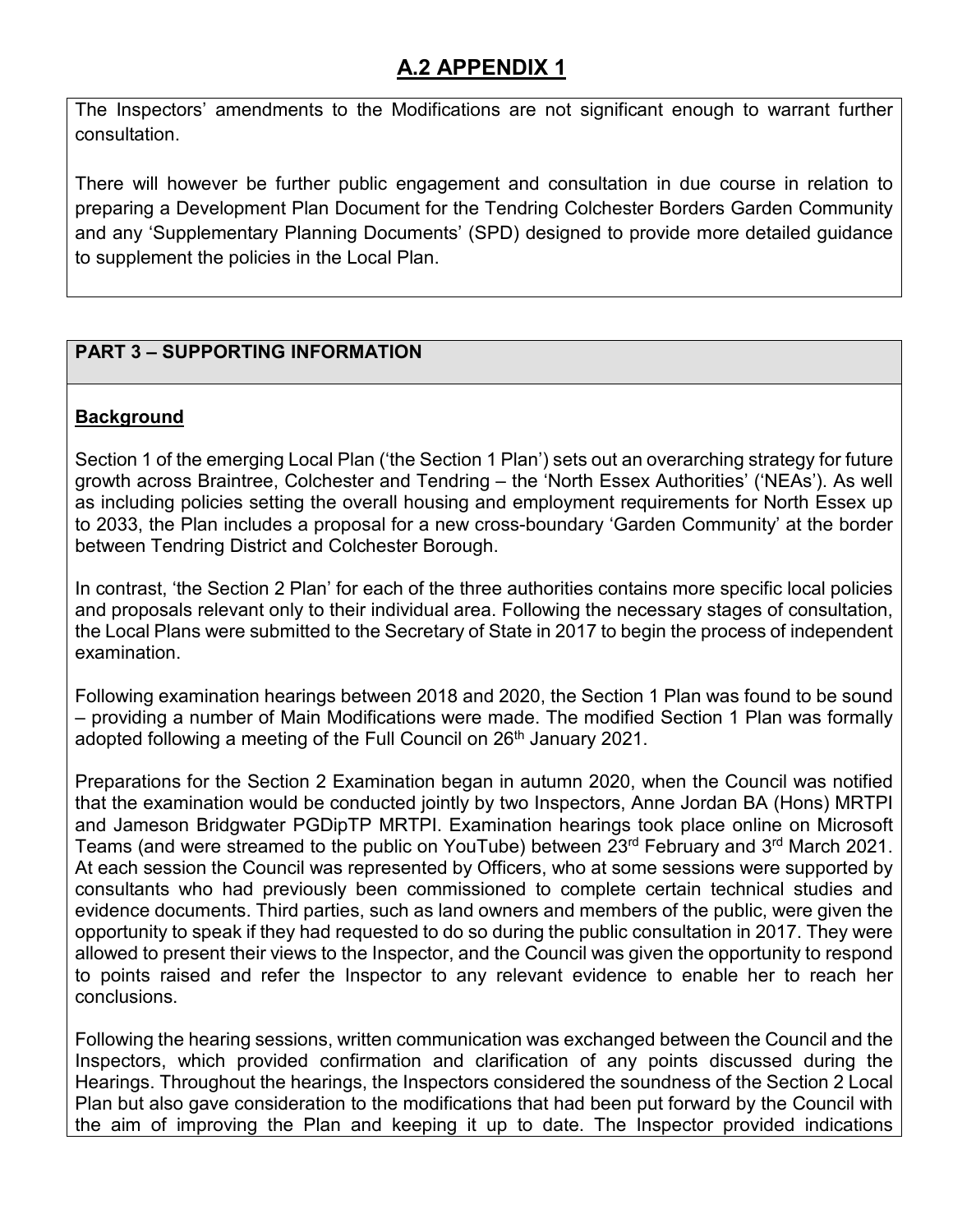throughout the hearings as to issues that might require further changes or further work and, because of this, none of the modifications that have been recommended have come as a surprise to Officers.

On 19<sup>th</sup> May 2021 the Council received a letter from the Inspectors indicating that the Section 2 Plan could be found sound if a number of Main Modifications are made. A schedule of the Main Modifications along with a schedule of additional modifications (which could be made at the Council's discretion) were included with the letter as an Annex. There was also a requirement for the Council to produce addenda to the Sustainability Appraisal and Habitats Regulations Assessment.

All of these documents were published for a 6-week public consultation between 16<sup>th</sup> July and 31<sup>st</sup> August 2021. Only around 30 individuals and organisations made comments during the consultation, the majority of whom were either in support or made only minor suggestions. All comments can be viewed on the Council's website – [link.](https://www.tendringdc.gov.uk/planning/local-plans-and-policies/view-our-local-plan/section-2-examination/section-2-0)

Key stakeholders, such as the Environment Agency, Natural England, Historic England and Essex County Council, were generally supportive of the modifications – with just a few minor wording suggestions. Alresford Parish Council raised concerns about ongoing minerals development, and Brightlingsea Town Council made some suggestions for changes to the Brightlingsea local map. Comments were received about the Hartley Gardens, Rouses Farm, and Oakwood Park allocations on the edge of Clacton – comprising suggestions and constructive feedback from landowners, developers, the Forestry Commission and the Bridleways Association. A small number of local residents raised objections, particularly relating to changes to the settlement boundary at Little Bromley and the simplification of the gypsy and traveller policy. And there were also some sitespecific comments, from the owners of Southcliffe Trailer Park in Walton and the owners of land near the Hangings in Dovercourt – both about the designation of their sites in the Plan.

All representations received during the consultation were forwarded to the Inspectors, who took them into account in coming to their final recommendations on legal compliance and soundness of the Section 2 Plan and the modifications that will need to be made to the Plan before the Council can proceed to its formal adoption.

### **Inspectors' Final Report under Section 20 of the 2004 Act**

Following the Inspectors' consideration and assessment of all the comments received, the Council received their final report on 24<sup>th</sup> November 2021 entitled 'Report on the Examination of the Tendring District Local Plan 2013-2033 and Beyond Section 2' which is attached, in full, as Appendix 1 to this report.

The non-technical summary from the Inspectors' report provides a clear overview of his conclusions and is therefore replicated below:

*This report concludes that the Tendring District Local Plan 2013-2033 and Beyond provides an appropriate basis for the planning of the District, provided that a number of main modifications [MMs] are made to it. Tendring District Council has specifically requested that we recommend any MMs necessary to enable the Plan to be adopted.* 

*Following the hearing sessions, the Council prepared schedules of the proposed modifications and, where necessary, carried out sustainability appraisal and habitats regulations assessment of them. The MMs were subject to public consultation over a six-week period. In some cases,*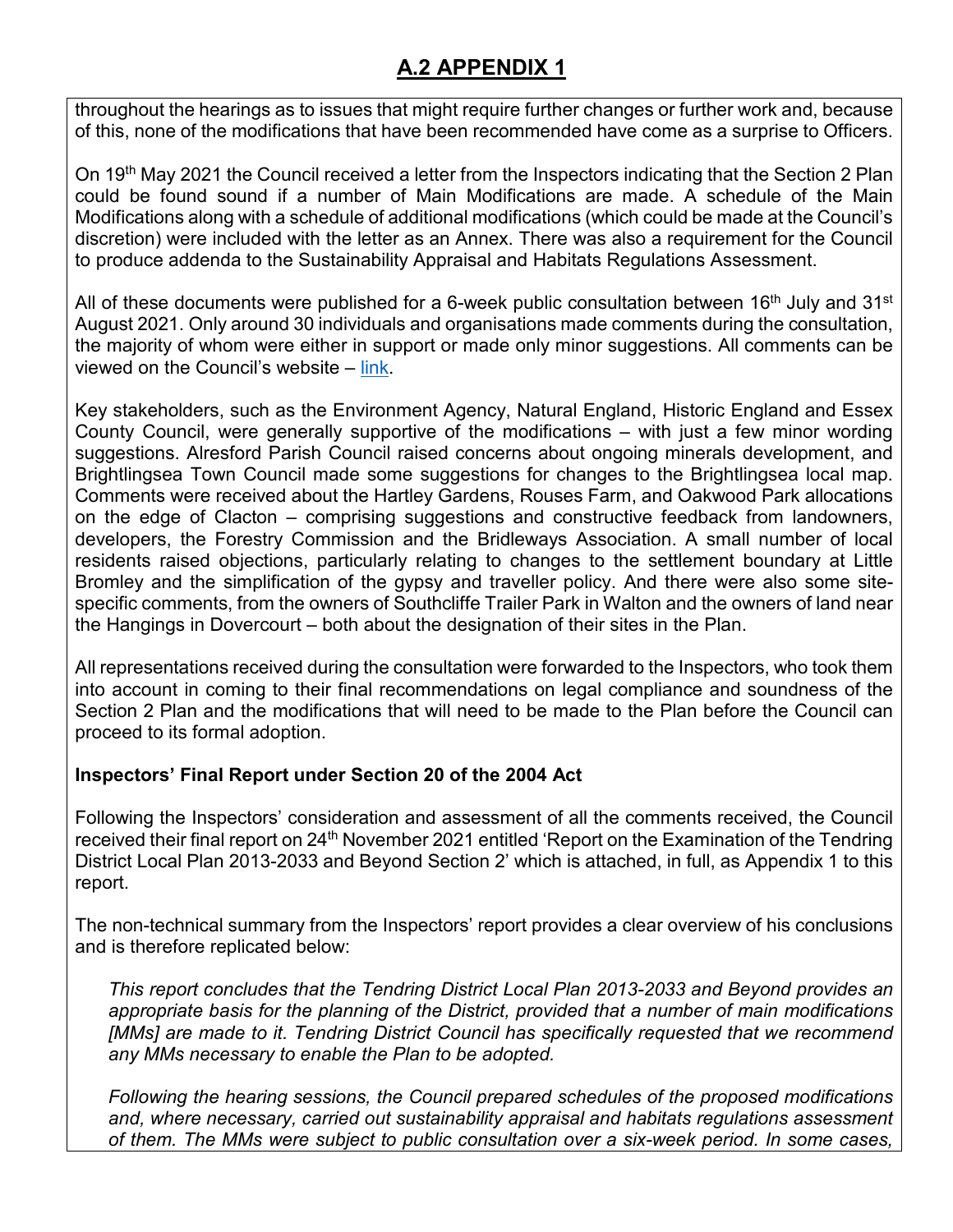*we have amended their detailed wording and added consequential modifications where necessary. We have recommended their inclusion in the Plan after considering the sustainability appraisal and habitats regulations assessment and all the representations made in response to consultation on them.* 

*The Main Modifications can be summarised as follows:* 

- Revisions to housing and employment sites allocations to update the Plan in light of *changes since submission and to reflect updated evidence on site capacity;*
- *Modifications to reflect changes in the Town and Country Planning (Use Classes) (Amendment) (England) Regulations 2020 relating to Class E;*
- *Rewording policies to ensure they are positively prepared;*
- *Adding or deleting explanatory text to guide development;*
- *Setting a new monitoring regime to include objectives, targets and key indicators;*
- *A number of other modifications to ensure that the Plan is positively prepared, justified, effective and consistent with national policy.*

Essentially the Inspectors have concluded that, subject to the incorporation of their final set of Main Modifications (which are attached as Appendix 2 to this report), the Section 2 Plan will meet the required tests which enable it to proceed to formal adoption. The recommended Main Modifications are mostly unchanged from those published for consultation with the exception of a number of minor 'adjustments' which are explained in his report.

### Legal compliance

The main body of the report reiterates the Inspectors' conclusion that the Plan meets with the various legal and procedural requirements including the Equalities Act, the legal Duty to Cooperate, Sustainability Appraisal, Habitats Regulation Assessment, Climate Change obligations and compliance with the Statements of Community Involvement.

### **Soundness**

The report then contains the Inspectors' detailed conclusions on the soundness of the Plan, focusing on eight main issues:

*Issue 1 - Is the spatial strategy and distribution of development set out in the Plan based on robust evidence and is it justified and effective?* 

The Inspectors found that, subject to Main Modifications, the Plan's overall spatial strategy provides a pragmatic and soundly based development strategy for Tendring over the Plan period. Main modifications in this section add clarity to the Council's vision, (emphasising the importance of climate change adaption and mitigation and the importance of heritage features) and improves the effectiveness and clarity of policy wording and supporting text regarding the settlement hierarchy, neighbourhood plans, and the design and practical requirements of new developments.

In modifications MM3.1 and MM3.5 the plural "Garden communities" has been corrected to singular.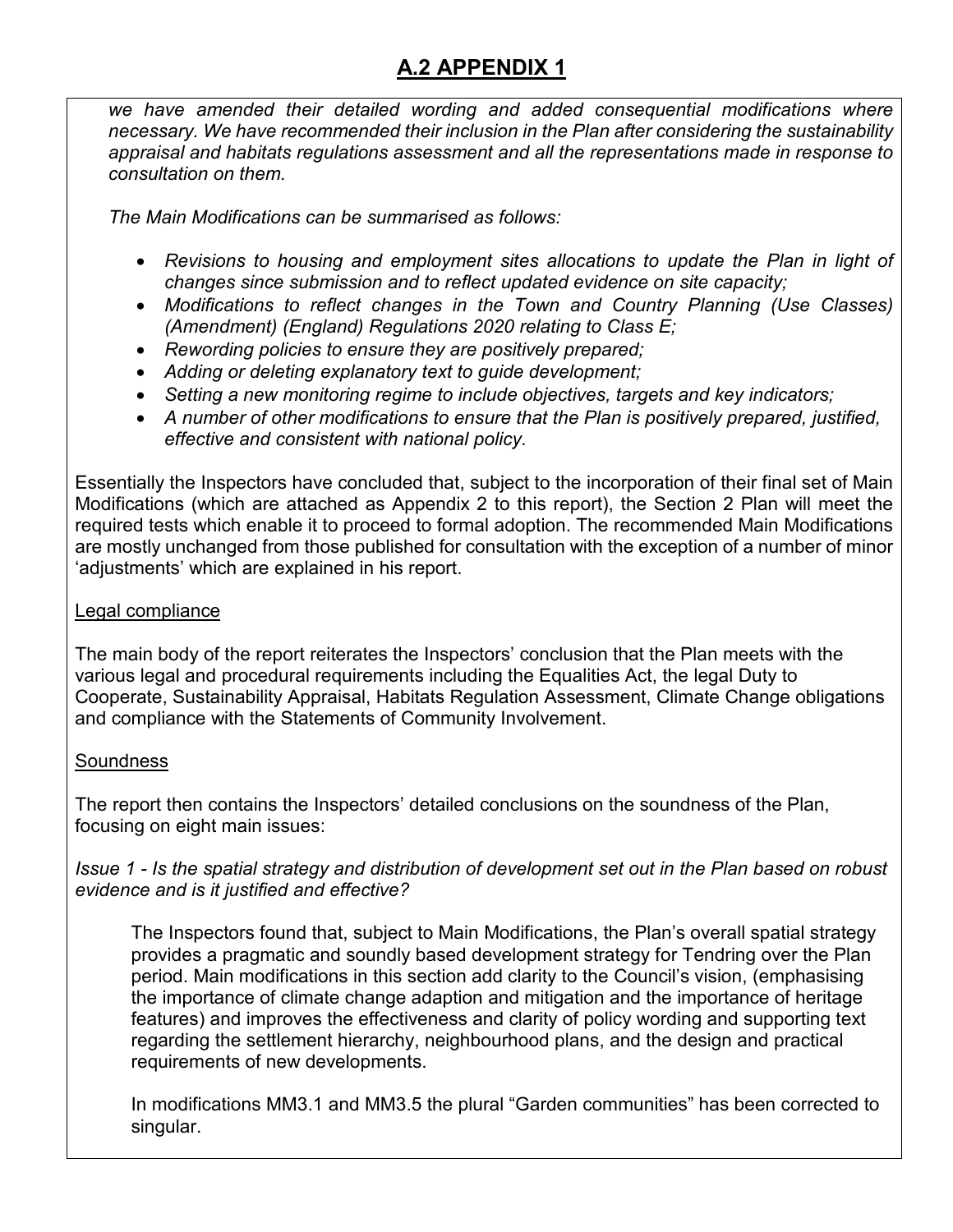Modification MM5.8, which relates to the considerate constructors' scheme, has been shortened slightly to ensure that it relates solely to planning matters. The criterion now reads:

*"during the construction phase, developers must comply with a 'considerate constructors' scheme' which employs reasonable measures and techniques to minimise and mitigate impacts and disturbance to neighbours and the existing wider community and any damage to public and private property."* 

Officers consider that this revised wording fulfils the intention of the Council, which was to ensure that developers minimise disturbance to neighbours and repair any damage to public realm resulting from construction activities.

#### *Issue 2 – Has the Plan been positively prepared and is it justified, effective and consistent with national policy in relation to its provision for housing?*

The Inspectors found that the Plan provides an adequate supply of housing land for the Plan period – demonstrating that we can deliver our housing requirement until 2033 without having to allocate further sites. In fact, they confirm that the Plan makes provision for the whole plan period comfortably in excess of the need identified in the Section 1 Plan. Main Modifications here update the tables and figures to account for changes since the Plan was submitted in 2017, and there are no changes to the modifications as they were presented to Committee and consulted on earlier this year.

## *Issue 3 – Are the housing allocations positively prepared, justified and effective?*

The Inspectors confirmed that, subject to modifications, the allocations for housing development in the Plan are justified, effective and consistent with national policy. There are a number of modifications to the policy wording, which are consistent with those the Committee considered in the summer, before the public consultation, with the following minor exceptions:

- MM43.2, MM43.3 and MM43.4 have all been amended to allow either a Supplementary Planning Document (SPD) or a comprehensive masterplan to guide development at the Hartley Gardens Site (SAMU2). The previous version of the modification only referred to and SPD. This change gives the Council greater flexibility in its approach.
- MM46.1 and MM46.2 required bridleway infrastructure and a multi-user bridge be provided at South of Thorpe Road, Weeley (SAMU5). However, the legal agreement already in place for this development only requires a pedestrian bridge – so these modifications have been deleted.

#### *Issue 4 – Does the plan set out a soundly based strategy for the local economy and are the employment allocations positively prepared, justified and effective?*

The Inspectors report considers employment land, employment allocations, tourism, retail and town centre uses, and other employment related matters in some detail. There are a number of Main Modifications to the wording of these policies, which are all unchanged from the modifications considered by the Committee and were part of the public consultation in the summer. Concerns were raised by the owners of Southcliffe Trailer Park, in Waton,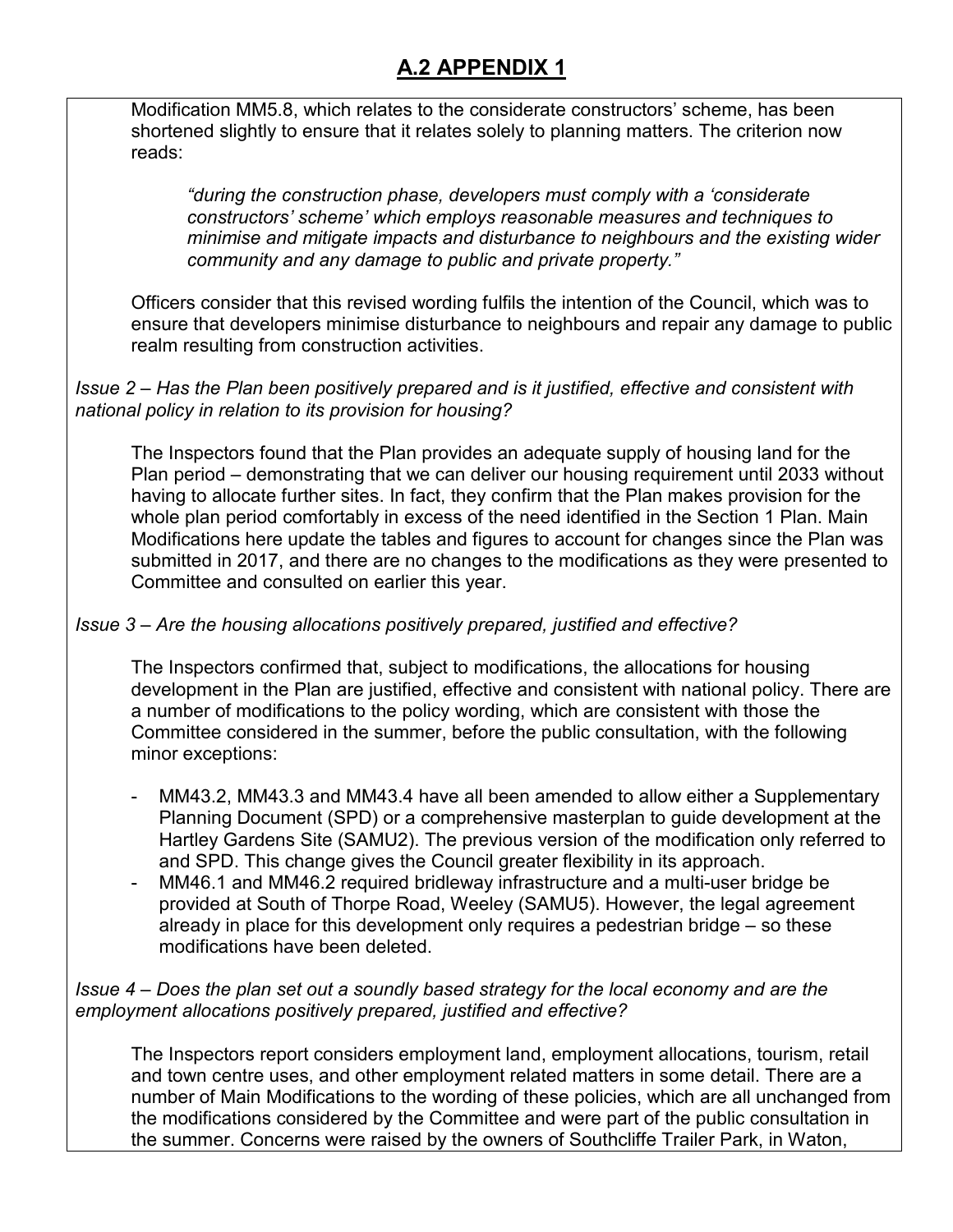about its designation as a safeguarded holiday park – and the Inspectors have indicated in paragraph 95 of their final report, that this designation can be removed. They conclude that the Plan provides a soundly based strategy for the local economy and an adequate supply of employment land.

*Issue 5 – Does the Plan set out a soundly based strategy to provide healthy communities and living places which is justified, effective and consistent with national policy?* 

In considering Chapter 5 of the Plan, Healthy Places, the Inspectors found that the Main Modifications the Committee considered earlier this year are sufficient to conclude that the Plan sets out a soundly based strategy for providing healthy communities and living places – and there are no further changes to the Modifications required.

#### *Issue 6 – Does the Plan set out a soundly based strategy to protect the natural and built environment and to address, mitigate and adapt to climate change?*

The Inspectors considered the policies under the Protected Places chapter of the Plan, and concluded that with a number of modifications the Plan sets out a soundly based strategy to protect the natural and built environment and to address, mitigate and adapt to climate change.

Two minor changes were made to the modifications that were brought to committee and then consulted on in the summer:

- MM33.1, which relates to RAMS, has been shortened slightly to improve clarity; and,
- MM37.1, which looks at large-scale renewable energy sites, says that "the Council may prepare a further Development Planning Document (DPD)", rather than a Supplementary Planning Document (SPD), which is a more appropriate policy document to support the delivery of such a scheme – given that it might require land to be specifically allocated for a particular renewable energy use.

#### *Issue 7 – Does the Plan make adequate provision for infrastructure including community facilities and transport and would development be viable having regard to infrastructure and policy requirements?*

The Inspectors found that the Council's Infrastructure Delivery Plan Review makes a comprehensive assessment of infrastructure requirements for new development sites, and that the Plan reflects these. Subject to two modifications (regarding national guidance in relation to viability, and the Council's position in regard to introducing the Community Infrastructure Levy) the Plan makes adequate provision for infrastructure including community facilities and transport, and the requirements of the Plan are viable and deliverable.

### *Issue 8 – Are the arrangements for monitoring and delivery robust?*

In advance of the hearing sessions, the Council suggested a new framework of objectives, targets and indicators for use in future monitoring – and the Inspectors found that this modification was necessary for clarity and effectiveness. They found that our new arrangements for monitoring and delivery are robust.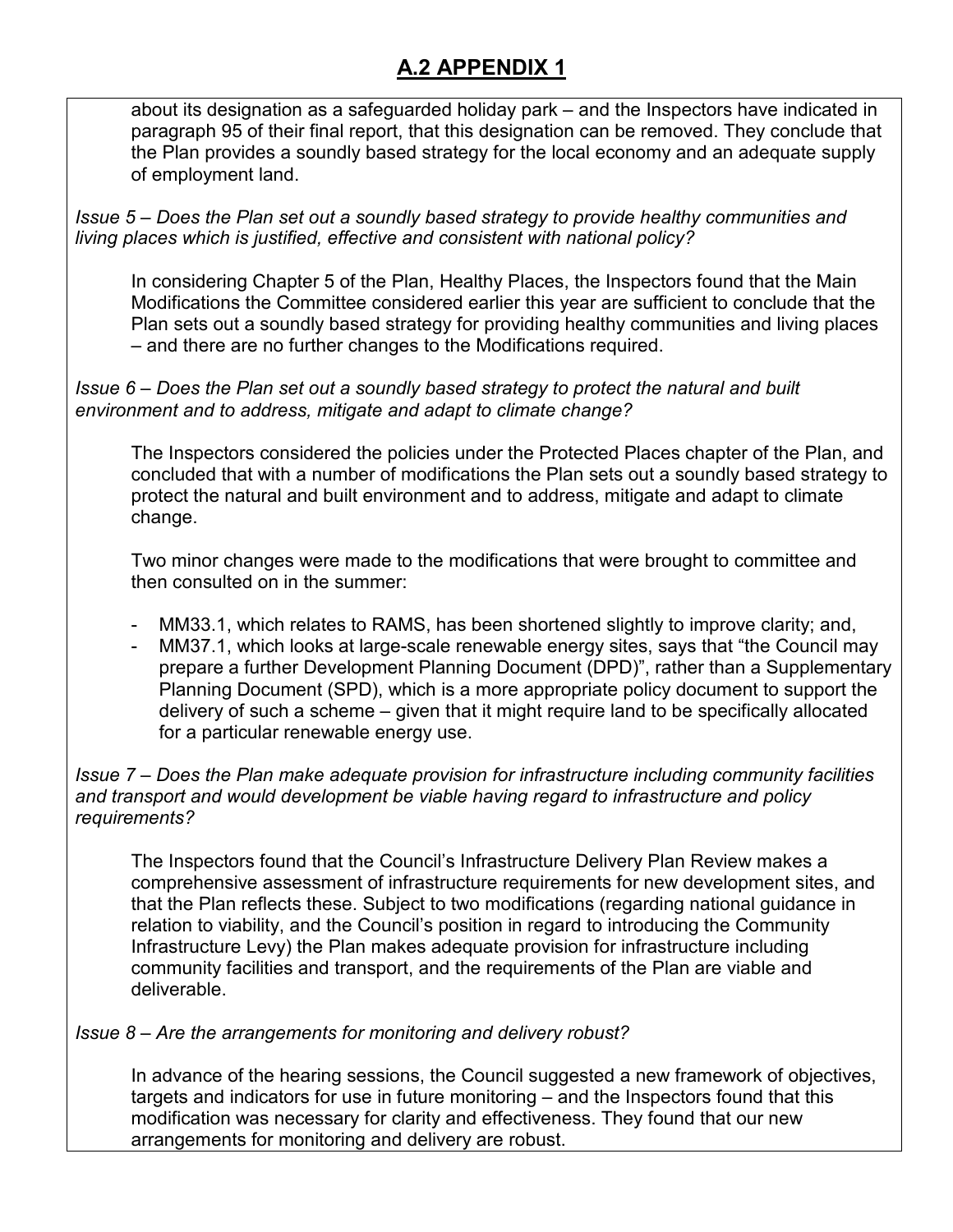Paragraphs 151 and 152 set out the Inspectors' overall conclusion and recommendation, which are replicated as follows (emphasis added):

- *151. The Plan has a number of deficiencies in respect of soundness for the reasons set out above, which mean that we recommend non-adoption of it as submitted, in accordance with Section 20(7A) of the 2004 Act. These deficiencies have been explained in the main issues set out above.*
- *152. The Council has requested that we recommend MMs to make the Plan sound and capable of adoption. We conclude that the duty to cooperate has been met and that with the recommended main modifications set out in the Appendix the Tendring District Local Plan Part 2 satisfies the requirements referred to in Section 20(5)(a) of the 2004 Act and is sound.*

## **Recommended Main Modifications**

The Inspectors' recommended Main Modifications to the Section 2 Local Plan are set out in full in Appendix 2 to this report and are, in the majority, unchanged from those published for consultation. The Inspectors have, however, made a number of adjustments to some of the modifications in response to comments received. The adjustments, outlined above, are all minor in nature and do not require any further consultation.

The 'modified' version of the Section 2 Plan is attached as Appendix 3 to this report and incorporates the Inspectors' final Main Modifications, the minor Additional Modifications made at the Council's discretion, and the modifications to the Local Plan maps.

A 'tracked changes' version of the new Local Plan highlighting the modifications has been produced [\(link\)](https://www.tendringdc.gov.uk/sites/default/files/documents/planning/Planning_Policy/S2Examination/Section%202%20Tracked%20Changes%20-%20Final.pdf), for information and for those readers who are interested in seeing how each of the modifications compares to the original content of the Local Plan.

### **Adoption**

The Council now has confirmation from the Inspectors that the modified version of the Section 2 Plan is sound and can therefore proceed to adoption. Adoption of the Section 2 Local Plan will represent a major milestone for Tendring District Council as the new plan will supersede, in full, the previous outdated Local Plan of 2007 and will ensure the Council has a fully up-to-date Local Plan in place to guide development up to 2033.

Adoption of the modified Section 2 Local Plan will required a decision of Full Council, and the Planning Policy and Local Plan Committee is invited to recommend this to Full Council at its scheduled meeting on 25<sup>th</sup> January 2022.

### **APPENDICES**

Appendix 1 – Report on the Examination of the Tendring District Local Plan 2013-2033 and Beyond Section 2 (24 November 2021).